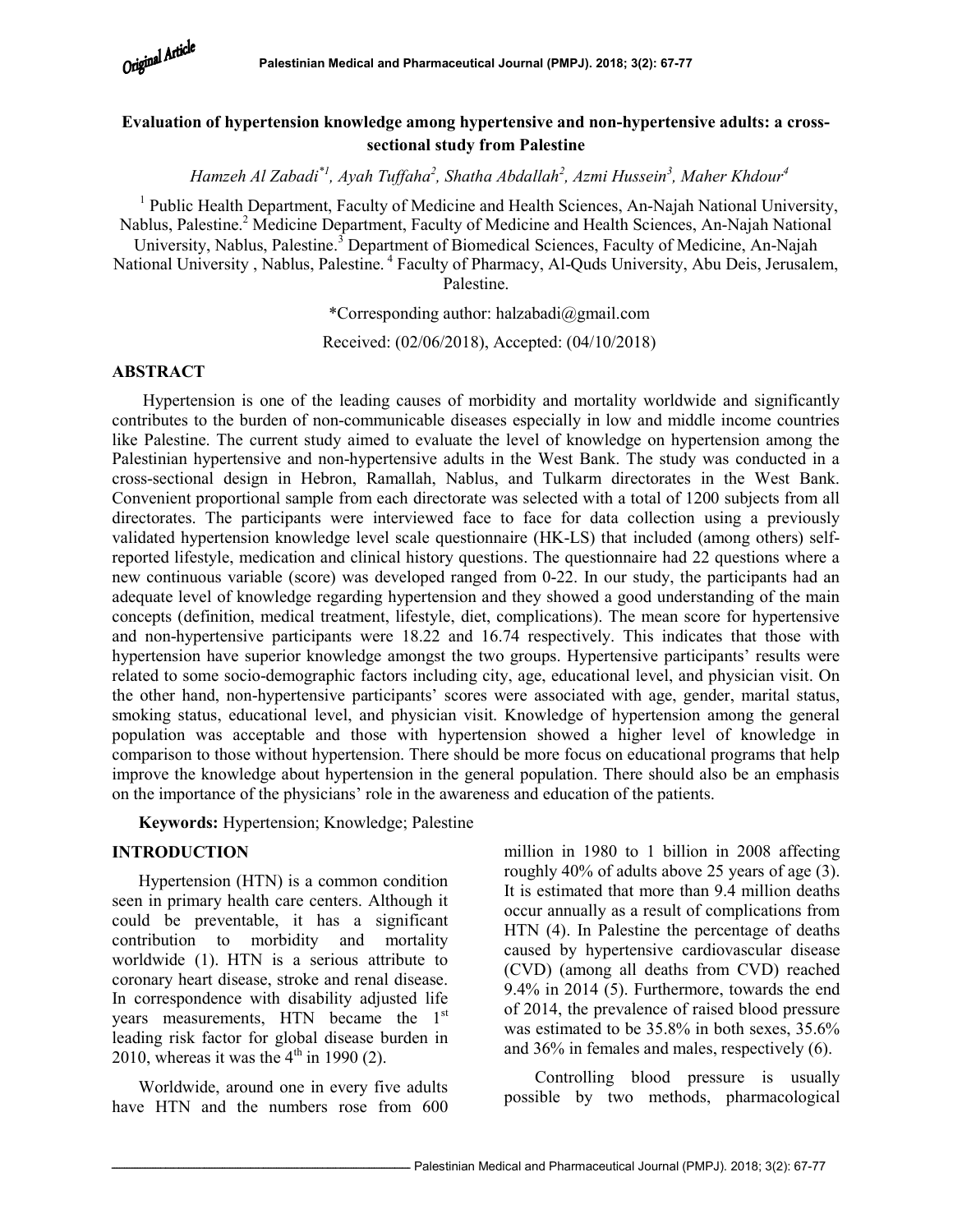treatment and lifestyle changes including eating healthy food, maintaining a healthy weight, limiting alcohol/smoking, and monitoring the blood pressure at home (7). Combining both methods is usually considered to be effective, however, it has been shown that this is difficult among the general population due to many reasons such as limited access to health care, increased age (8), and lack of awareness and knowledge about HTN (9).

In Palestine, although there is an increase in the incidence of HTN among the Palestinian adults, there is little to no data regarding HTN and the level of knowledge about it mainly among the general population whether hypertensive patients or non-hypertensive individuals.

In 2013, a study in Palestine performed in the three governorates in the West Bank (Nablus, Ramallah, and Hebron) revealed that the prevalence of HTN reached 27.6%, in which 51% were aware of their medical state, 40.2% were receiving treatment, and only 9.5% had been able to maintain an acceptable level of blood pressure. The study concluded that although the prevalence of HTN among the Palestinian population was reasonably high, the awareness and appropriate approach was lacking  $(10).$ 

This study aimed to assess the level of knowledge regarding HTN and identify its mostly associated factors among the Palestinian adults to better identify the targets for any interventions in order to increase education, awareness and minimize disability and deaths from this serious and silent killer disorder in Palestine.

#### MATERIALS AND METHODS

#### Study design, population and settings

A cross-sectional study was conducted in four directorates in the West Bank (Hebron, Ramallah, Nablus and Tulkarm) from Oct  $1<sup>st</sup>$  to Dec  $1<sup>st</sup>$  2016. We chose these directorates due to their accessibility to the study researchers and their representativeness from North (Nablus and Tulkarem) to Middle (Ramallah) and South (Hebron) of the West Bank. The study population was estimated around (2,790,331)

(5). The subjects were taken from the general population (hypertensive and non-hypertensive individuals) who were above 18 years of age with or without a history of hypertension or any other co-morbidities. Those with cognitive dysfunction or refused to participate weren't included. Subjects were identified from different settings in these directorates including primary health care centers, hospitals, public centers, markets, and universities in the West Bank.

#### Sample size

Subjects were recruited by a non-probability convenient method. The sample size was calculated using the following equation (11):

$$
SS = \frac{Z^{2*}(p) * (1-p)}{C^2}
$$

 $Z =$  Standard normal variant (1.96 for 95% confidence level)

p = Expected proportion in population based on previous studies

#### $c =$  Absolute error

We used a standard normal variant of 1.96 and an absolute error of 5% (at 5% type 1 error). As for the proportion of the population we used a knowledge level percentage from previous studies. However, there were no previous studies in Palestine regarding this topic. Therefore, we used the percentage of knowledge reported in Jordan in 2016 among the Jordanian adults (73.65%) (12). The total sample size for each district was calculated around 300 subjects which gave a total of 1200 for the four directorates. However, the four directorates have significantly different population size in which, Nablus, Tulkarm, Ramallah and Hebron have population sizes of (372621), (178774), (338383), (684247) respectively (5). Depending on this information, the 1200 total sample size was proportionally divided among the four districts (i.e., 482 participants from Hebron, 302 from Nablus, 276 from Ramallah, and 143 from Tulkarm).

### DATA COLLECTION FORM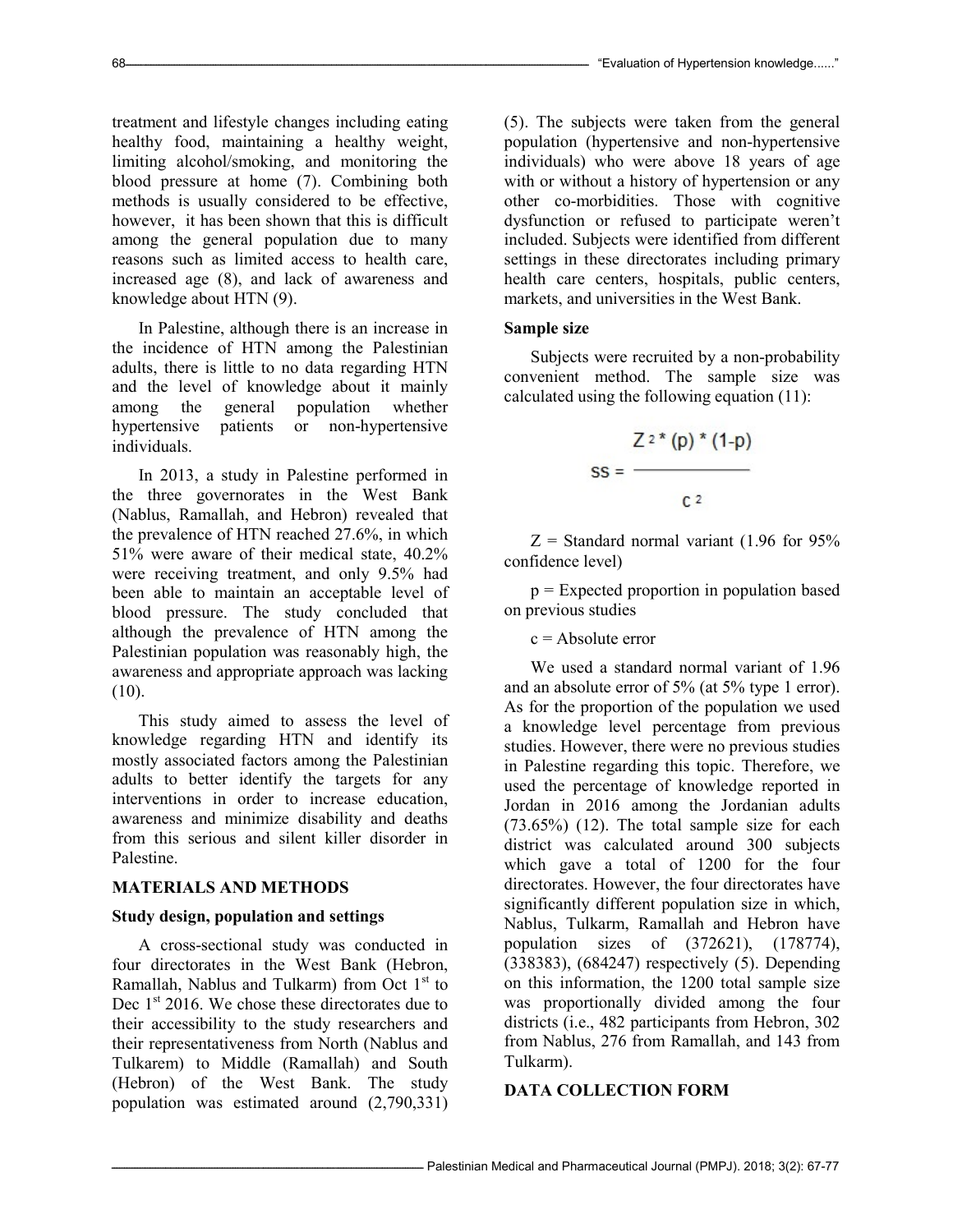The participants were interviewed face to face for an average of ten minutes to fill in a previously validated and standardized hypertension knowledge level scale questionnaire [HK-LS] (9) obtained with permission. We have added some other variables to the questionnaire that were appropriate for the Palestinian conditions obtained from previous studies (8, 12, 13, 14).

The questionnaire was composed of two sections. The first section included sociodemographic characteristics and clinical history and information of the participants.

The second section included the hypertension knowledge level scale [HK-LS] which was composed of 22 questions regarding hypertension definition, medical treatment, lifestyle, diet, and hypertension medical complications. The answer of each question composed of three options; correct, incorrect and don't know.

### Ethical consideration

An-Najah National University Institutional Review Board (IRB) and the scientific research committee at An-Najah National University (Faculty of Medicine and Health Sciences) have given their approval to conduct this study. Permission was obtained from the medical and administrative managers of each hospital and medical center prior to collecting any data.

Two sixth year medical students trained to deliver the questions on the same manner while collecting the data. Subjects were first given information about the study including the ethical issues. A verbal consent was obtained from each participant and there was no interference from the interviewers with the participant's choice of answer.

# DATA ANALYSIS

All data has been entered and analyzed using the statistical software package SPSS (Statistical Package for the Social Sciences) version 16. The questionnaire has 22 questions regarding knowledge about hypertension with five different categories. Each question was given one mark, with a total score of 22. When analyzing our data, a new variable (score) was

developed, ranging from 0-22. The new variable was analyzed as a continuous variable in the analysis.

The Kolmogorov-Smirnov test was used to assess the normal distribution of data. If the distribution of the continuous dependant variable (score) was normally distributed, therefore, the student t-test and one way ANOVA were used to assess the association between the HK-LS scores and the socio-demographic variables, in regards to their personal history of hypertension. It was also used to assess the relation between HK-LS scores and the presence of hypertension among the participants. Linear regression analysis was performed to study the relationship between the participants' weight and the HK-LS scores. A P value of < 0.05 was always considered statistically significant.

### RESULTS

# 1. Socio-demographic characteristics of the study participants

We were able to recruit the total estimated sample size (1200 participants). Of the 1200 participants in our study, the percentage of males and females were 45.8% and 54.2%, respectively. The most prevalent age category was 18-29 years old (28.6%). Around 70.8% of the total study population was married and 56.1% of them had only elementary or high school educational level. Nearly, 60.2% of the total have never smoked and only 25.3% reported that they perform physical activity (see Table 1 for more details).

# 2. Clinical history of the study participants

Nearly 379 (31.6%) of the participants reported previous history of hypertension (81.5% of them, 309, are taking their antihypertensive medications). Of the total, 64.1% had family history of hypertension while 73.2% had no personal history of chronic disease, whereas 53.8% had family history of chronic disease (majority were endocrine 42.7%). Only 68.7% of the total reported visiting a physician and 48.54% of them had regular visits (see Table 2 for more details).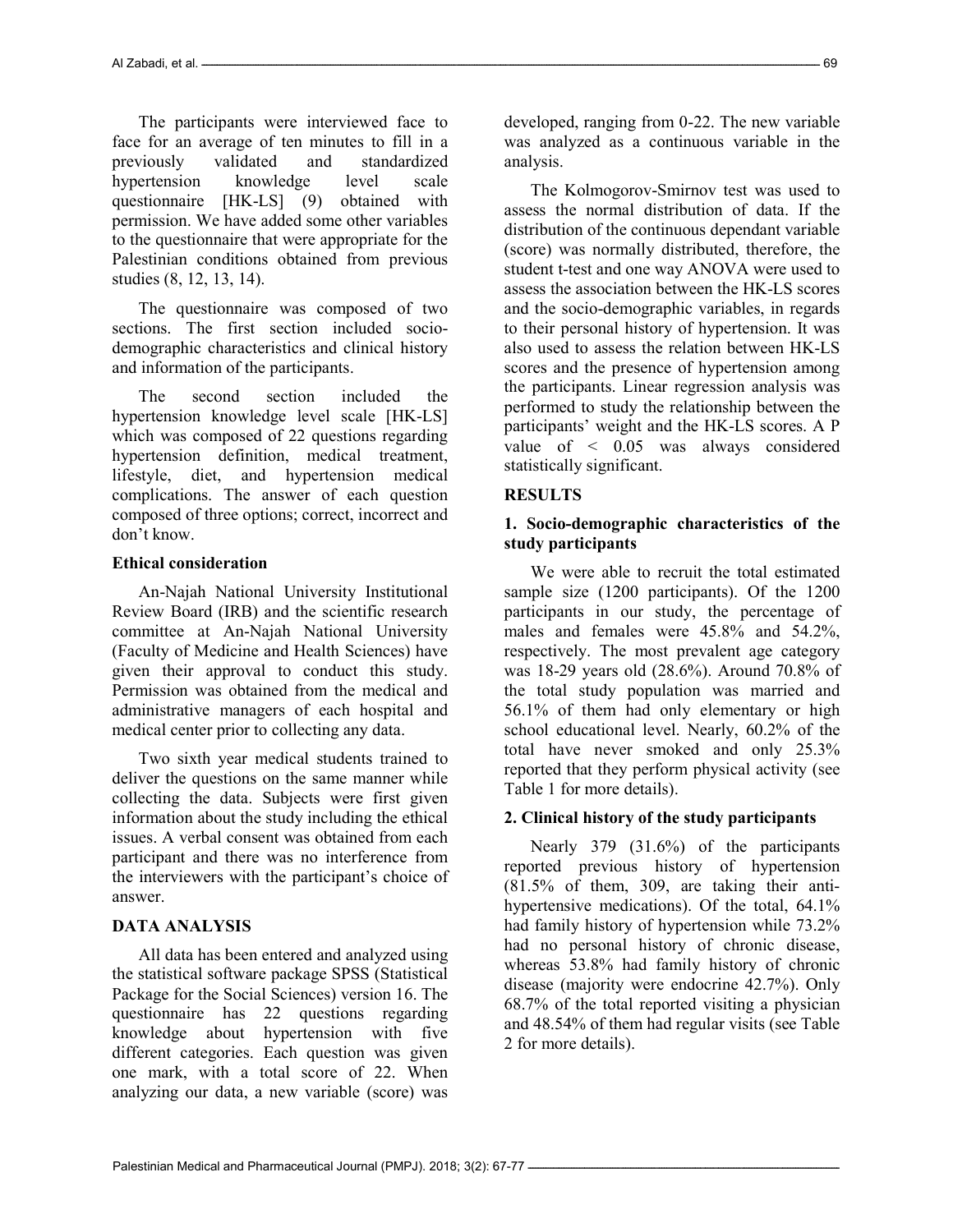| Variable                                   | Frequency (%)        |
|--------------------------------------------|----------------------|
| $\overline{C}$ ity                         |                      |
| Hebron                                     | 482 (40.2)           |
| Nablus                                     | 302(25.2)            |
| Ramallah                                   | 273 (22.8)           |
| Tulkarm                                    | 143(11.9)            |
| Place of residence                         |                      |
| City                                       | 565 $(47.1)$         |
| Village                                    | 577(48.1)            |
| Refugee camp                               | 57 $(4.8)$           |
| Age (years)                                |                      |
| 18-29                                      | 355 (28.6)           |
| 30-39                                      | 219(18.2)            |
| 40-49                                      | 202(16.8)            |
| 50-59                                      | 236 (19.7)           |
| 60 or more                                 | 188(15.7)            |
| <b>Sex</b>                                 |                      |
| Male                                       | 550 (45.8)           |
| Female                                     | 650 (54.2)           |
| <b>Marital Status</b>                      |                      |
| Single                                     | 275 (22.9)           |
| Married                                    | 849 (70.8)           |
| Divorced                                   | 20(1.7)              |
| Widow                                      | 56 (4.7)             |
| <b>Educational Level</b>                   |                      |
| None                                       | 77 (6.4)             |
| Elementary or High school                  | 637(56.1)            |
| Diploma                                    | 96 (8)               |
| College or University                      | 373 (25.2)           |
| Higher education                           | 51 $(4.2)$           |
| Employment status                          |                      |
| Employed                                   | 481 (40.1)           |
| Unemployed                                 | 719 (59.9)           |
| Monthly income (NIS)                       |                      |
| $<$ 2500                                   | 538 (44.8)           |
| $\geq$ 2500                                | 662 (55.2)           |
| Participant responsible for family income? |                      |
| Yes                                        | 424 (35.3)           |
| No                                         | 776 (64.7)           |
| Smoking status                             |                      |
| Smoker                                     | 377 (31.4)           |
| Ex-smoker                                  | 100(8.3)             |
| Never smoker                               | 723 (60.2)           |
| Physical Activity                          |                      |
| Exercise                                   | 304(25.3)            |
| Doesn't exercise                           | 896 (74.7)           |
| Weight (kg) [Mean $\pm$ SD]                | $[76.6 \pm 16.21]$   |
| Height (m) [Mean $\pm$ SD]                 | $[1.67.04 \pm 0.10]$ |

Table(1) Socio-demographic characteristics of the participants included in the study

NIS, New Israeli Shekels; SD, standard deviation; kg, kilogram; m, meter.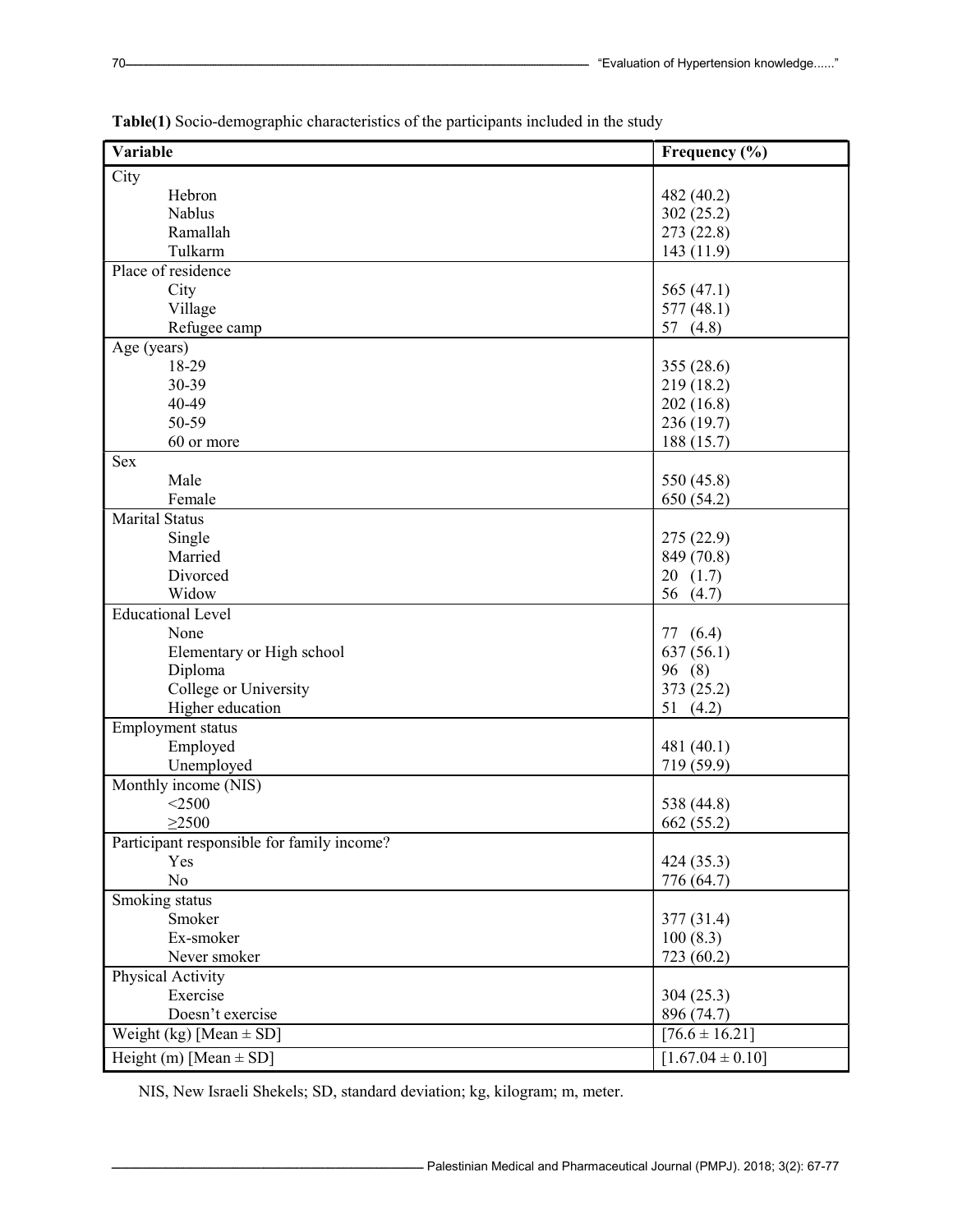| <b>Variable</b>                         | Frequency<br>(%) |
|-----------------------------------------|------------------|
|                                         |                  |
| Personal history of hypertension<br>Yes |                  |
|                                         | 379 (31.6)       |
| No                                      | 821 (68.4)       |
| If yes, are you taking anti-            |                  |
| hypertensive medication?                | 309              |
| Yes                                     | (81.53)          |
| $\rm No$                                | 70               |
|                                         | (18.47)          |
| If yes, are you compliant to your       |                  |
| anti-hypertensive medication?           |                  |
| Yes                                     | 274              |
| No                                      | (88.67)          |
|                                         | 35               |
|                                         | (11.33)          |
| Participants family history of          |                  |
| hypertension                            | 769 (64.1)       |
| Yes                                     | 431 (35.9)       |
| No                                      |                  |
| Personal history of chronic disease     |                  |
| Yes                                     | 321 (26.8)       |
| Cardiac                                 | 74 (6.2)         |
| Renal                                   | 16(1.3)          |
| Endocrine                               | 228(19)          |
| Others*                                 | 50 $(4.2)$       |
| No                                      | 879 (73.2)       |
| Family history of chronic disease       |                  |
| Yes                                     | 646 (53.8)       |
| Cardiac                                 | 198 (16.5)       |
| Renal                                   | 6.3(5.2)         |
| Endocrine                               | 512 (42.7)       |
| Others**                                |                  |
|                                         | 26(2.2)          |
| No                                      | 554 (46.2)       |
| Do you visit physician?                 |                  |
| Yes                                     | 842 (68.7)       |
| No                                      | 376 (31.3)       |
| If yes, does the participant visit the  |                  |
| physician regularly?                    | 400              |
| Yes                                     | (48.54)          |
| No                                      | 442              |
|                                         | (51.45)          |

Table(2) Self-reported clinical history of the participants

\*Other chronic diseases including anemia, asthma, hyperlipidemia, rheumatoid arthritis, inflammatory bowel disease, Peptic ulcer disease gout, stroke, seizures, and cancer.\*\*Other family chronic diseases including asthma, inflammatory bowel disease, cystic fibrosis, duchenne muscular dystrophy, gout, hyperlipidemia, rheumatoid arthritis, stroke, and cancer.

#### 3. Participants' knowledge on hypertension definition and medical treatment

In general, a large proportion of participants had acceptable knowledge about the definition of hypertension and its treatment. Around 52.5% of the participants knew that increased diastolic blood pressure indicates increased blood pressure although 75.6% stated that both high diastolic or systolic blood pressure indicates increased blood pressure (Table 3).

### 4. Knowledge of lifestyle and diet related factor to hypertension

Among the participants in our study, those who were in favor of red meat and white meat as a healthier option for hypertensive individuals were 29.1% and 57.8%, respectively. The majority of the participants displayed good knowledge regarding lifestyle and diet related factors of hypertension (Table 3).

### 5. Knowledge regarding hypertension complications

Following the results regarding the questions about hypertension complication, the majority of the participants were aware that this disease can cause strokes (89.5%), heart attacks (85.7%), premature death  $(76.2 \quad \frac{\%}{\%})$ , and visual disturbance (75.5%) if left untreated. However, only half of them (58.8%) realized that hypertension can cause kidney failure if left untreated (Table 3).

# 6. Difference in knowledge about hypertension among hypertensive and nonhypertensive participants

There was a significant association between knowledge about the definition of hypertension and medical treatment and the personal history of hypertension among participants. Those with hypertension showed better knowledge overall. However, there wasn't a significant difference among participants' answers when asked if medical treatment is sufficient and no lifestyle modification is required.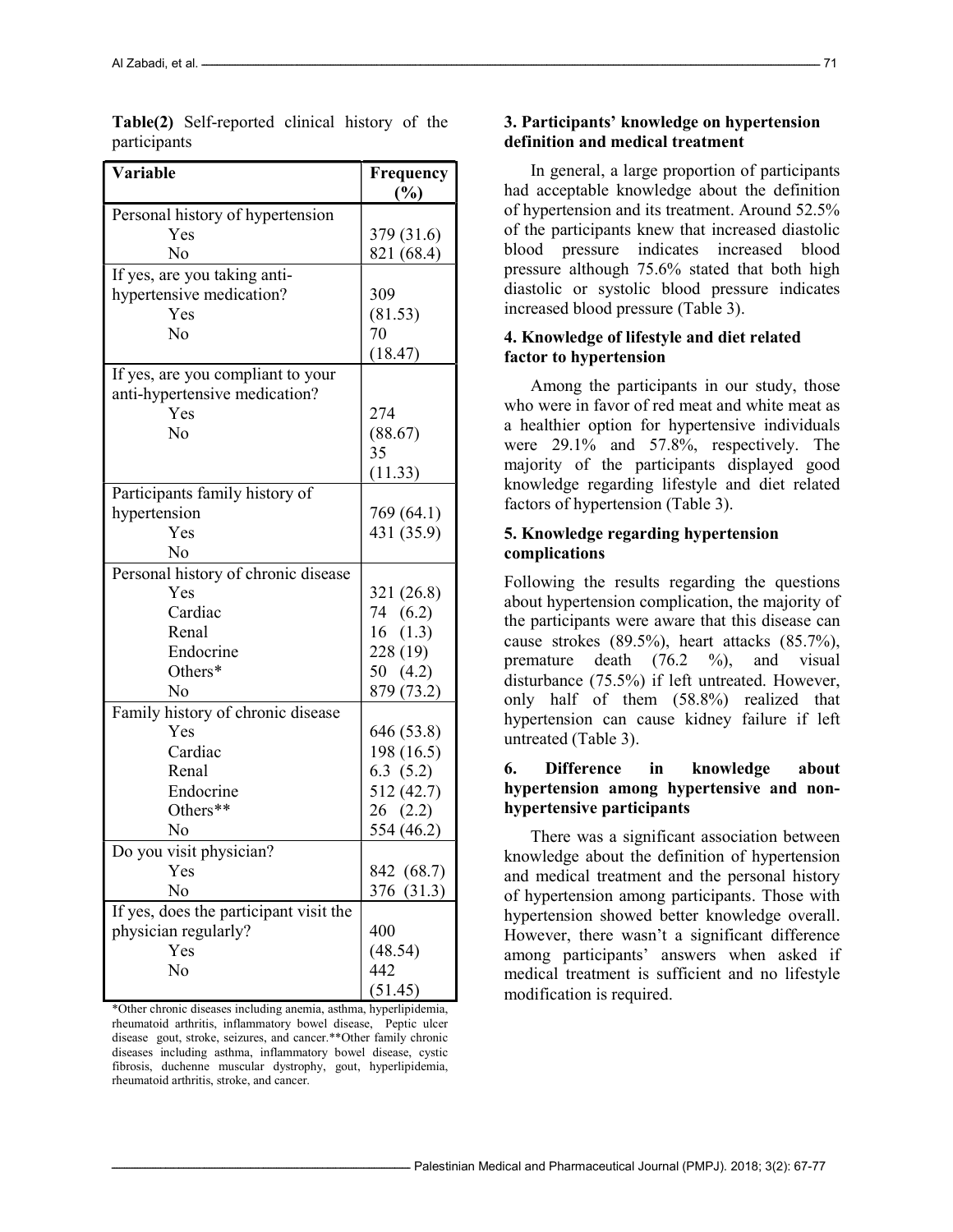| <b>Definition</b>        |                                                                                                                      | Correct                     | Incorrect                                  | Don't know              |
|--------------------------|----------------------------------------------------------------------------------------------------------------------|-----------------------------|--------------------------------------------|-------------------------|
|                          |                                                                                                                      | $n (%)^*$                   | $n (%)^*$                                  | $n (%)^*$               |
| $\mathbf{1}$             | High diastolic or systolic blood pressure indicates increased blood pressure.                                        | 907 (75.6)                  | 93(7.8)                                    | 200 (16.7)              |
| $\overline{2}$           | Increased diastolic blood pressure also indicates increased blood pressure.                                          | 630(52.5)                   | 266(22.2)                                  | 304(25.3)               |
| Drug compliance          |                                                                                                                      | Correct<br>$n (%)^*$        | Incorrect<br>$n (%)^*$                     | Don't know<br>$n (%)^*$ |
| $\overline{\mathbf{3}}$  | Increased blood pressure is the result of aging, so treatment is unnecessary.                                        | 119(9.9)                    | 1014(84.5)                                 | 67(5.6)                 |
| $\overline{4}$           | If the medication for increased blood pressure can control blood pressure,<br>there is no need to change lifestyles. | 171(14.2)                   | 996(80.5)                                  | 63(5.2)                 |
| 5                        | If individuals with increased blood pressure change their lifestyles, there is no<br>need for treatment.             | 346 (28.8)                  | 775 (64.6)                                 | 79 (6.6)                |
| 6                        | Individuals with increased blood pressure can eat salty foods as long as they<br>take their drugs regularly.         | 127(10.6)                   | 1014(84.5)                                 | 59 (4.9)                |
| <b>Medical treatment</b> |                                                                                                                      | Correct<br>$n (%)^*$        | <b>Incorrect</b><br>$n (%)^*$              | Don't know<br>$n (%)^*$ |
| $\tau$                   | Individuals with increased blood pressure must take their medication in a<br>manner that makes them feel good.       | 268(22.3)                   | 881(73.4)                                  | 51(4.2)                 |
| $\,$ 8 $\,$              | Drugs for increased blood pressure must be taken every day.                                                          | 977 (81.4)                  | $\overline{98(8.2)}$                       | 125(10.4)               |
| 9                        | Individuals with increased blood pressure must take their medication only<br>when they feel ill.                     | 243 (20.2)                  | 893 (74.4)                                 | 64(5.5)                 |
| 10                       | Individuals with increased blood pressure must take their medication<br>throughout their life.                       | 845 (70.4)                  | 209 (17.4)                                 | 146 (12.2)              |
| Lifestyle                |                                                                                                                      | Correct<br>$n (%)*$         | Incorrect<br>$n\left(\frac{0}{0}\right)$ * | Don't know<br>$n (%)^*$ |
| $\mathbf{1}$             | For individuals with increased blood pressure, the best cooking method is<br>frying.                                 | 17(1.4)                     | 1161 (90.8)                                | 22(1.8)                 |
| $\overline{2}$           | For individuals with increased blood pressure, the best cooking method is<br>boiling or grilling.                    | 1150(95.8)                  | 25(2.1)                                    | 25(2.1)                 |
| 3                        | Individuals with increased blood pressure must eat fruits and vegetables<br>frequently.                              | 1174 (97.8)                 | 13(1.1)                                    | 13(1.1)                 |
| $\overline{4}$           | Individuals with increased blood pressure must not smoke.                                                            | 1127 (93.9)                 | 53 $(4.4)$                                 | 20(1.7)                 |
| 5                        | Individuals with increased blood pressure can drink alcoholic beverages.                                             | 26(2.2)                     | 1142 (95.2)                                | 32(2.7)                 |
| <b>Diet</b>              |                                                                                                                      | Correct<br>$n (%)*$         | Incorrect<br>$n (%)^*$                     | Don't know<br>$n (%)^*$ |
| 6                        | The best type of meat for individuals with increased blood pressure is red meat.                                     | 349 (29.1)                  | 677 (56.4)                                 | 174(14.5)               |
| $\overline{7}$           | The best type of meat for individuals with increased blood pressure is white<br>meat.                                | 693 (57.8)                  | 338 (28.2)                                 | 169(14.1)               |
| <b>Complications</b>     |                                                                                                                      | <b>Correct</b><br>$n (%)^*$ | <b>Incorrect</b><br>$n (%)^*$              | Don't know<br>$n (%)^*$ |
| $\mathbf{1}$             | Increased blood pressure can cause strokes, if left untreated.                                                       | 1074(89.5)                  | 40(3.3)                                    | 86(7.2)                 |
| $\mathfrak{2}$           | Increased blood pressure can cause heart diseases, such as heart attack, if left<br>untreated.                       | 1028 (85.7)                 | 56(4.7)                                    | 116(9.7)                |
| $\mathfrak{Z}$           | Increased blood pressure can cause premature death if left untreated.                                                | 915 (76.2)                  | 126(10.5)                                  | 159(13.2)               |
| $\overline{4}$           | Increased blood pressure can cause kidney failure, if left untreated.                                                | 705 (58.8)                  | 177 (14.8)                                 | 318(26.5)               |
| 5                        | Increased blood pressure can cause visual disturbances, if left untreated.                                           | 906 (75.5)                  | 137(11.4)                                  | 157(13.1)               |

Table(3) Knowledge of hypertension definition, medical treatment, lifestyle, diet and hypertension complications among the general population

\*Data are expressed as number (percent) of each group.

Hypertensive individuals knew that smoking is harmful for hypertensive individuals and displayed better knowledge regarding the suitable diet for those with high blood pressure than those without hypertension. But there wasn't a significant difference among the two groups when asked about other lifestyle related factors to hypertension.

Participants with hypertension were more aware that hypertension could cause kidney

failure, whereas non-hypertensive participants could better identify premature death and visual disturbances as a complication of high blood pressure. With respect to knowledge of strokes and heart diseases as a complication of hypertension, there was no significant difference between the two groups.

# 7. HK-LS scores among hypertensive and non-hypertensive individuals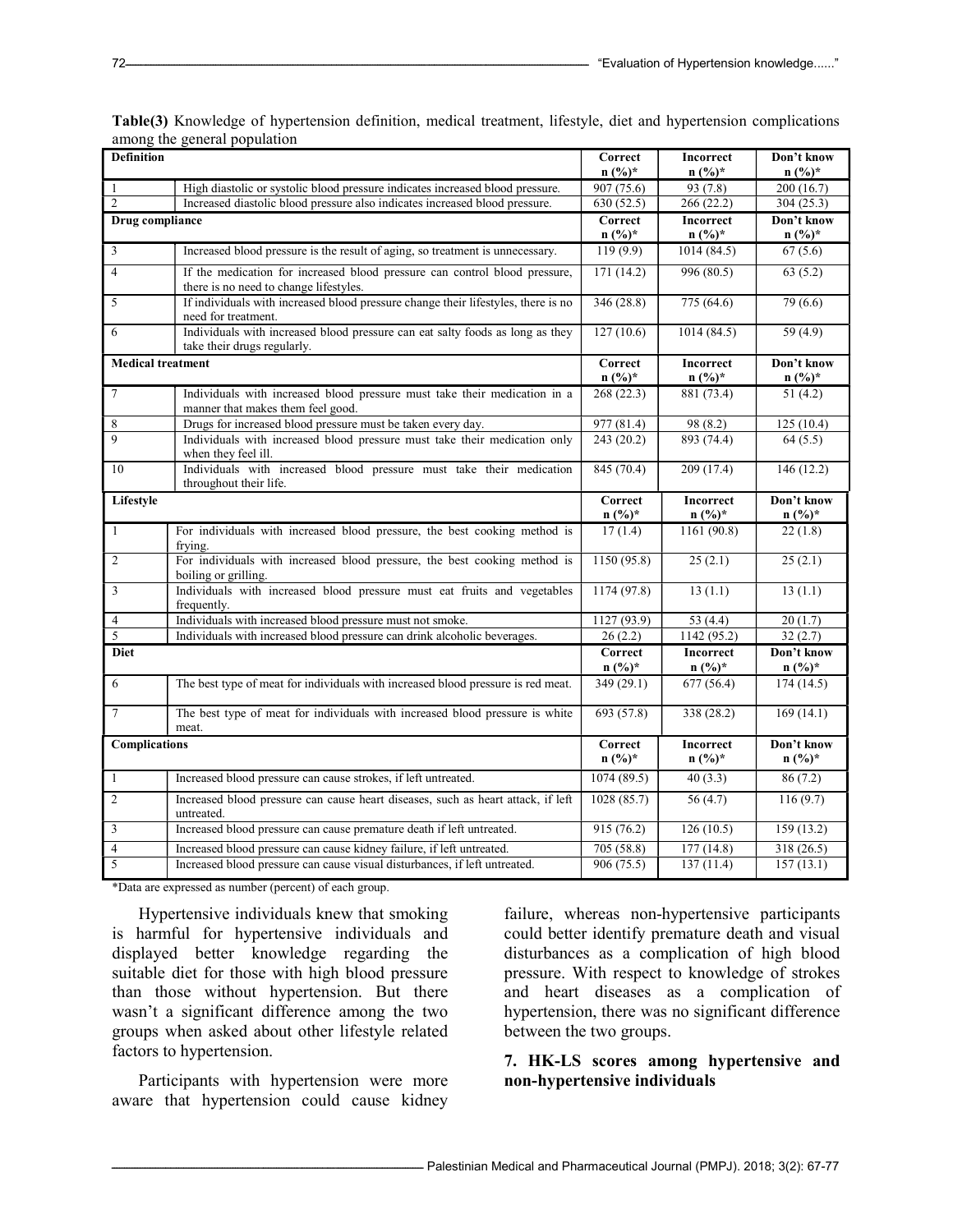The mean score of hypertensive individuals (18.22) was higher than that of non-hypertensive individuals (16.74), resulting in a significance in the difference of HK-LS score. This indicates that those with hypertension have superior knowledge amongst the two groups (Table 4).

#### 8. Association between socio-demographic factors and HK-LS scores

As shown in Table 5, the groups that displayed the highest mean scores were those who reside in Hebron (HTN; 19.12), age 40-49 (HTN; 19.24), females (HTN; 18.36), married (HTN; 18.49), ex-smokers (HTN; 18.45), city residents (HTN; 18.51), with a high educational level (HTN; 21.08), employed (HTN; 18.45), physically active (HTN; 18.63), and those who visit a physician (HTN; 18.51). Regarding the

personal history of hypertension, in the presence of hypertension there was a significant association between the HK-LS scores and city, age, educational level and physician visits. Whereas in the absence of hypertension the HK-LS scores were associated with the gender, marital status, smoking status, physician visits, and education level of the participants (Table 5).

# 9. Association between weight of participants and HK-LS scores

The weight of the participants had a borderline significant positive association with the HK-LS scores among the hypertensive patients while there was no significant association with the HK-LS scores and weight among the non-hypertensive participants as shown in the Table 6.

Table (4) Students t-test analysis for the mean difference in scores of HK-LS among hypertensive and non-hypertensive participants

|            |     | Mean (SD)   | 95% Confidence Interval<br>Min-Max |             | <i>P</i> -Value |
|------------|-----|-------------|------------------------------------|-------------|-----------------|
| <b>HTN</b> | 379 | 18.22(3.62) | l-22                               | 17.86-18.59 | $\leq 0.001*$   |
| No HTN     | 821 | 16.74(3.38) | 0-22                               | 16.51-16.98 |                 |

\*Statistically significant (p < 0.05). HTN, hypertension; N, number of participants; SD, standard deviation; Min, minimum; Max, maximum.

Table(5) ANOVA analysis for the association between participants HK-LS scores and sociodemographic factors

|                | Mean (SD)    |               | 95% Confidence Interval |               | P-Value       |                              |
|----------------|--------------|---------------|-------------------------|---------------|---------------|------------------------------|
| Variable       | <b>HTN</b>   | <b>No HTN</b> | <b>HTN</b>              | <b>No HTN</b> | <b>HTN</b>    | N <sub>0</sub><br><b>HTN</b> |
| City           |              |               |                         |               |               |                              |
| Hebron         | 19.12(2.63)  | 16.73(3.79)   | 18.65-19.59             | 16.34-17.12   | $\leq 0.001*$ | 0.682                        |
| Ramallah       | 18.15(2.99)  | 16.84(3.04)   | 17.45-18.85             | 16.41-17.26   |               |                              |
| <b>Nablus</b>  | 18.32(4.10)  | 16.56(3.10)   | 17.53-19.11             | 16.11-17.00   |               |                              |
| Tulkarm        | 16.76(4.34)  | 17.10(2.58)   | 15.78-17.74             | 16.47-17.75   |               |                              |
| Age            |              |               |                         |               | $< 0.001*$    | $\leq 0.001*$                |
| 18-29          | 16.62(2.72)  | 16.22(3.68)   | 15.17-18.08             | 15.83-16.61   |               |                              |
| 30-39          | 18.29(3.59)  | 17.21(2.89)   | 17.16-19.41             | 16.78-17.64   |               |                              |
| 40-49          | 19.24(2.52)  | 17.16(2.90)   | 18.62-19.85             | 16.67-17.66   |               |                              |
| 50-59          | 18.93(3.07)  | 17.56(3.05)   | 18.39-19.47             | 16.97-18.14   |               |                              |
| 60 or more     | 17.14(4.38)  | 15.98 (3.92)  | 16.36-17.91             | 15.00-16.97   |               |                              |
| Gender         |              |               |                         |               | 0.338         | $\leq 0.001*$                |
| Male           | 17.99(3.87)  | 16.03(3.57)   | 17.33-18.64             | 15.68-16.37   |               |                              |
| Female         | 18.36(3.48)  | 17.47(3.01)   | 17.92-18.80             | 17.18-17.77   |               |                              |
| Marital status |              |               |                         |               | 0.015         | $< 0.001*$                   |
| Single         | 16.48(3.48)  | 15.76(3.69)   | 14.97-17.99             | 15.30-16.22   |               |                              |
| Married        | 18.49 (3.52) | 17.25(3.08)   | 18.10-18.89             | 16.99-17.51   |               |                              |
| Divorced       | 16.50(3.06)  | 15.60(3.02)   | 14.31-18.69             | 13.44-17.76   |               |                              |
| Widow          | 17.64 (4.23) | 15.50(4.67)   | 16.32-18.96             | 12.80-18.20   |               |                              |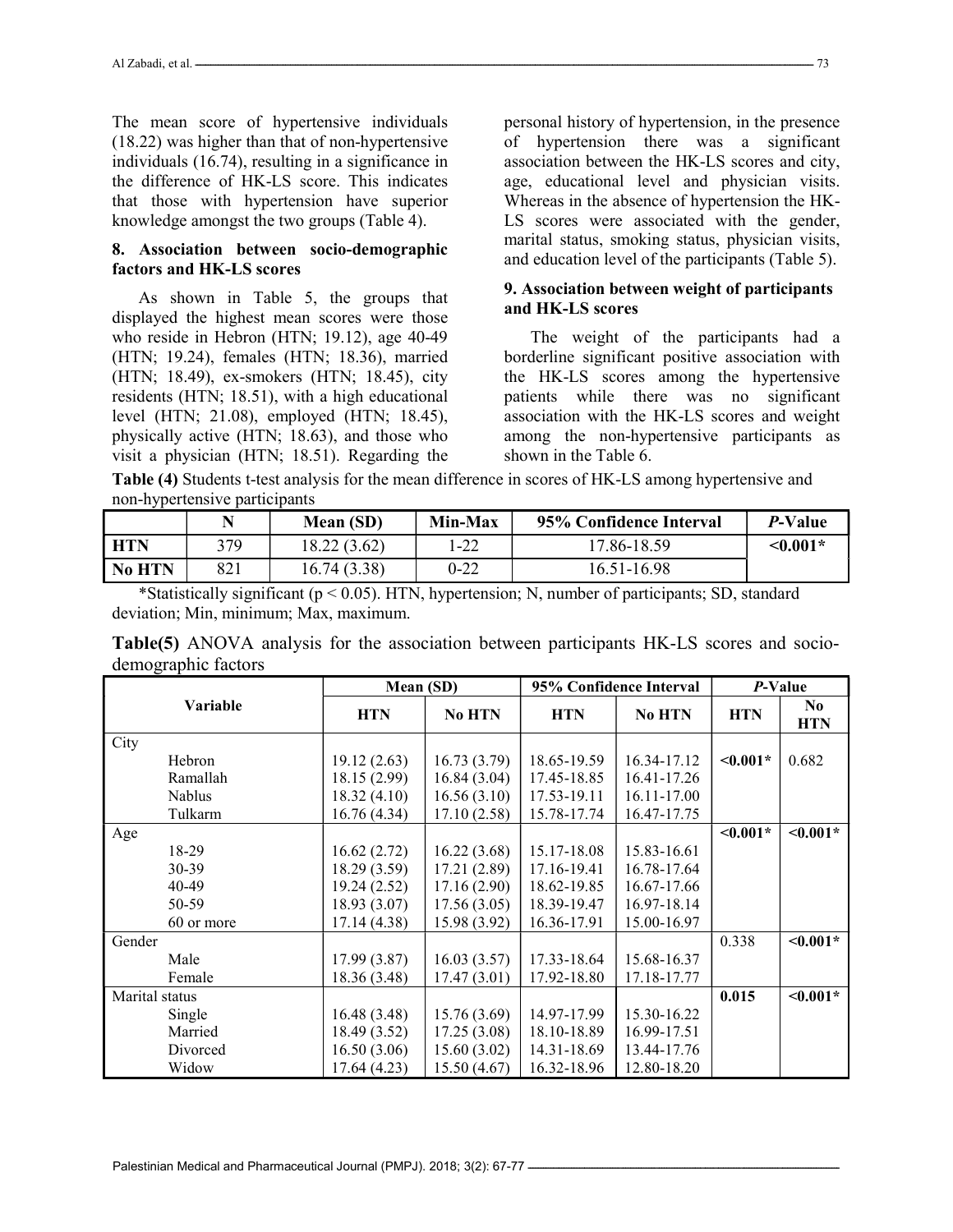$confinus that$ 

|                           | Mean (SD)    |              | 95% Confidence Interval |             | P-Value       |                        |
|---------------------------|--------------|--------------|-------------------------|-------------|---------------|------------------------|
| Variable                  | <b>HTN</b>   | No HTN       | <b>HTN</b>              | No HTN      | <b>HTN</b>    | $\bf No$<br><b>HTN</b> |
| Smoking status            |              |              |                         |             | 0.276         | $< 0.001*$             |
| Smoker                    | 17.59(4.76)  | 15.88(3.53)  | 16.45-18.74             | 15.48-16.28 |               |                        |
| Ex-smoker                 | 18.45(3.01)  | 16.94(3.27)  | 17.60-19.30             | 16.00-17.88 |               |                        |
| Doesn't smoke             | 18.35 (3.38) | 17.30(3.74)  | 17.90-18.76             | 17.00-17.59 |               |                        |
| Residency                 |              |              |                         |             | 0.325         | 0.115                  |
| City                      | 18.51(3.21)  | 16.53(3.72)  | 18.04-18.98             | 16.16-16.91 |               |                        |
| Village                   | 17.96(4.05)  | 16.99(2.97)  | 17.35-18.57             | 16.70-17.28 |               |                        |
| Refugee camp              | 17.92(3.30)  | 16.24 (3.94) | 16.51-19.32             | 14.84-17.64 |               |                        |
| <b>Educational level</b>  |              |              |                         |             | $0.001*$      | $< 0.001*$             |
| None                      | 15.76(5.07)  | 13.70(5.07)  | 14.32-17.20             | 11.70-15.71 |               |                        |
| Elementary or High        | 18.37(3.34)  | 16.82 (3.28) | 17.94-18.79             | 16.51-17.13 |               |                        |
| school                    | 18.42 (2.82) | 17.18(3.15)  | 17.38-19.46             | 16.40-17.97 |               |                        |
| Diploma                   | 19.28(2.65)  | 16.75(3.27)  | 18.46-20.10             | 16.35-17.15 |               |                        |
| College or University     | 21.08(1.25)  | 17.26(3.23)  | 20.32-21.84             | 16.20-18.33 |               |                        |
| Higher education          |              |              |                         |             |               |                        |
| Employment status         |              |              |                         |             | 0.467         | 0.092                  |
| Employed                  | 18.45 (4.09) | 16.53(3.47)  | 17.65-19.25             | 16.18-16.88 |               |                        |
| Unemployed                | 18.14 (3.44) | 16.93(3.29)  | 17.73-18.55             | 16.62-17.24 |               |                        |
| Physical activity         |              |              |                         |             | 0.307         | 0.033                  |
| Exercise                  | 18.63(3.48)  | 16.35(3.47)  | 17.79-19.48             | 15.90-16.79 |               |                        |
| Doesn't Exercise          | 18.14(3.65)  | 16.90(3.30)  | 17.73-18.54             | 16.63-17.18 |               |                        |
| Do you visit a physician? |              |              |                         |             | $\leq 0.001*$ | $0.003*$               |
| Yes                       | 18.51 (3.29) | 17.03(3.16)  | 18.16-18.17             | 16.75-17.31 |               |                        |
| N <sub>o</sub>            | 15.83(5.10)  | 16.33(3.64)  | 14.22-17.44             | 15.94-16.72 |               |                        |
|                           |              |              |                         |             |               |                        |

\*Data are expressed as number (percent) of each group. \*\*Statistically significant (p < 0.05). SD, standard deviation; HTN, hypertension.

Table (6) Simple linear regression analysis for the association of the participants' weight with the HK-LS scores

| Variable |            |               | Beta  |          | 95% Confidence Interval<br>for B |                  | <i>P</i> -Value |                  |
|----------|------------|---------------|-------|----------|----------------------------------|------------------|-----------------|------------------|
|          | <b>HTN</b> | <b>No HTN</b> | HTN   | No HTN   | <b>HTN</b>                       | <b>No HTN</b>    | <b>HTN</b>      | No<br><b>HTN</b> |
| Weight   | 0.022      | 0.011         | 0.102 | $-0.015$ | $0.00 - 0.04$                    | $-0.018 - 0.012$ | 0.048           | 0.670            |

B, unstandardized regression coefficient; Beta, standardized regression coefficient; HTN, hypertension.

### DISCUSSION

The purpose of this cross-sectional study was to evaluate hypertension knowledge among Palestinian adults living in the West Bank and its relation to the personal history of hypertension and socio-demographic factors of the participants. It was conducted in public and health care centers in Hebron, Ramallah, Nablus, and Tulkarm. We concluded that Palestinian adults had a generally good level of knowledge regarding hypertension. These results were similar to that of a study conducted in North

Carolina (15) and in Jordan, in 2016, which showed a good level of knowledge about hypertension among Jordanian adults (12). It is also contradictory to several other studies (3, 13, 16, 17). Moreover, there was a significant difference between hypertensive and nonhypertensive participants regarding their knowledge about hypertension.

The participants in our study had acceptable knowledge about the medical definition and treatment of hypertension. It is worth noting that 83.1% of hypertensive participants knew that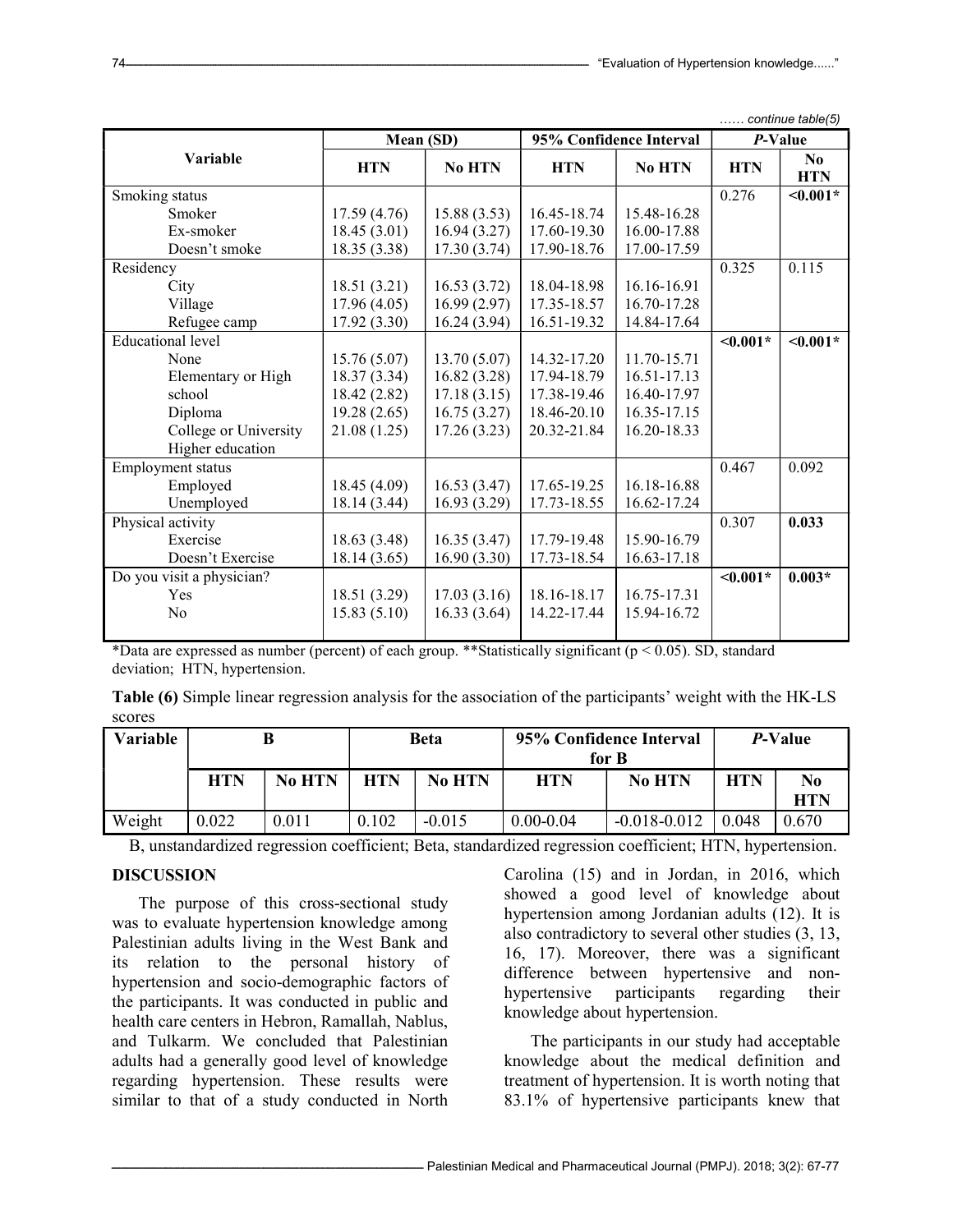HTN medication should be taken for life, while 12.1% believed medication should only be taken when they feel ill. These results were better than that of a study done among hypertensive patients in Nigeria, in which, only a third reported that hypertension treatment is life-long and the majority believed that medication for high blood pressure should only be taken when feeling ill (18).

When comparing both hypertensive and nonhypertensive participants, hypertensive participants showed a more satisfying level of knowledge regarding hypertension definition and medical treatment although there was no difference between the two groups when asked if lifestyle changes are not needed if medication is used.

When asked about lifestyle, there was a similar trend among hypertensive and nonhypertensive participants, in which, the majority answered correctly indicating a high level of knowledge in both groups. But hypertensive participants had more knowledge of the harmful effect of smoking. Our results were consistent with the Jordanian study (12) and contradictory to another study done in Egypt (16).

 In general, only 57.8% of the participants knew that white meat is the healthier option and those who were hypertensive were more likely to answer as such. This tells us that although there was an appropriate response to that question, there needs to be an improvement in the knowledge of red meats negative relation to hypertension.

The participants had satisfactory knowledge regarding the complications of hypertension. Both groups had a similar response when asked about strokes and heart disease. Hypertensive participants acknowledged kidney failure as a complication more often than non-hypertensive participants. Our findings showed that our participants displayed slightly lower knowledge than Sanne et al. which found that the participants who believe hypertension can cause heart attacks, strokes and kidney problems were 94.9%, 98% and 76.4%, respectively. This doesn't correspond with the results of Familoni et al. who found that 53.2% recognize heart failure, kidney failure and strokes as a

complication of hypertension. Nonetheless, more non-hypertensive participants realized that premature death and visual disturbances are complications of hypertension.

Upon calculating the scores of the participants, the mean score among hypertensive participants was higher than that of nonhypertensive participants, and it was statistically significant. This shows a relationship between the presence of hypertension and the level of knowledge of hypertension. This finding is similar to that of Eshah et al. (2016) Hypertensive participants' scores were related to some of the socio-demographic factors including city, age, educational level, and physician visits. They also scored higher than non-hypertensive participants regardless of the different sociodemographic characteristics. Those residing in Hebron scored highest from both groups in all four cities (19.12) and those in Tulkarm scored the lowest (16.76). After observing the differences between the age groups, we noticed that as the participants become younger or older in age, the scores decrease, with the highest scores in mid age participants 40-49 (19.24). Several other studies reported that hypertension knowledge was related to age, in which older participants had lower knowledge (13, 19). As expected, the educational level was directly proportional to the knowledge of the hypertensive participants. The hypertensive participants with higher education scored (21.08) and those with no education scored (15.76), which are the highest and lowest among all educational levels, respectively. This was similar to findings of previous studies (3, 7, 12, 13, 20) . Those who visit physicians had better knowledge overall than those who don't. This implies the positive effect of physicians in providing information and improving awareness in general. Previous studies have also proved the role of physicians and health care workers in increasing hypertension knowledge (3, 17).

On the other hand, non-hypertensive participants had somewhat similar trends of scores to hypertensive participants when analyzed in relation to the different sociodemographic factors. For example, those aged 18-29 scored (16.22) and those age 60 or more scored (15.98). The other age groups showed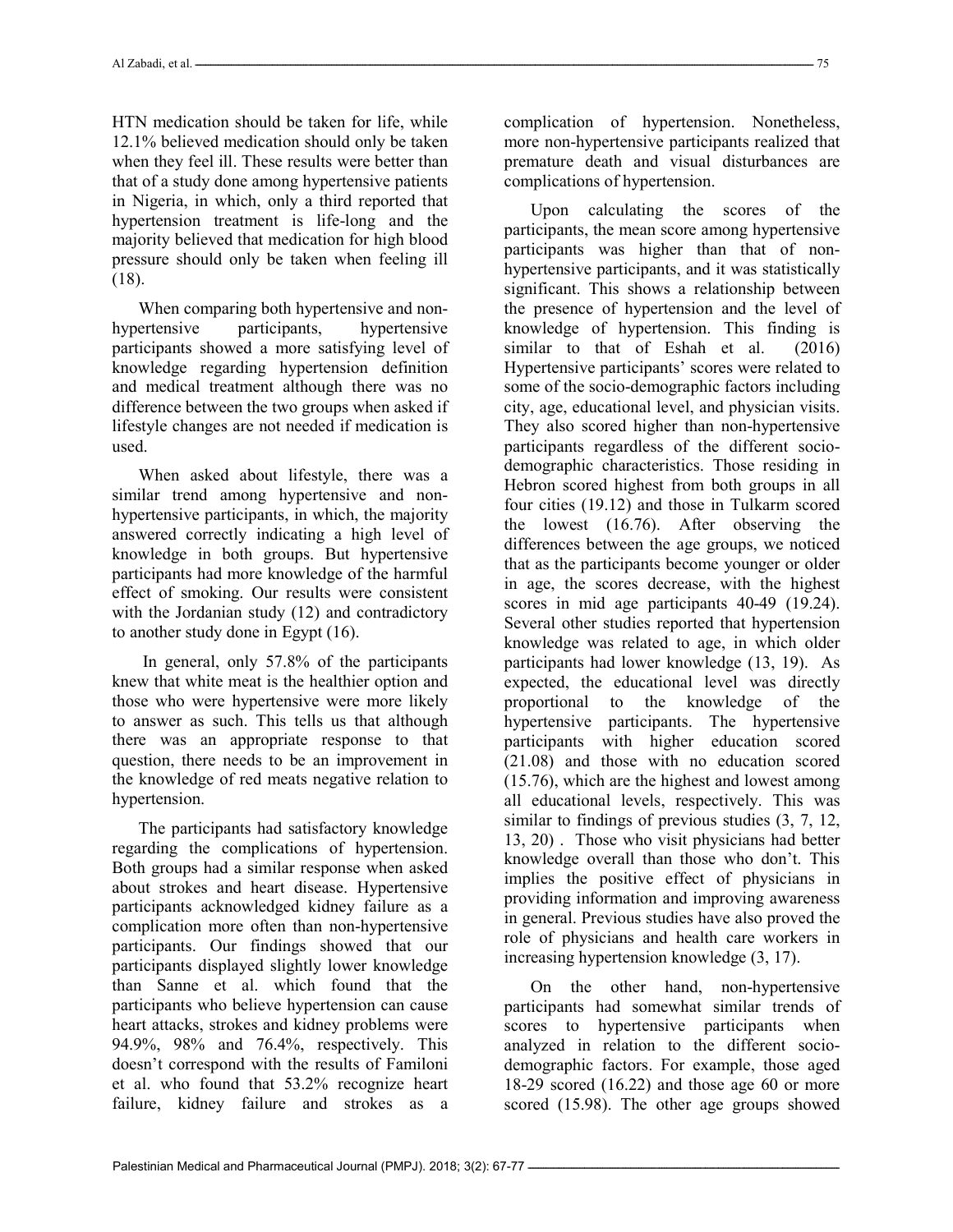similar scores ranging from  $(17.16-17.56)$ . Although their scores are lower than their fellow hypertensive age groups, we considered it relatively acceptable. As its counterpart, nonhypertensive participants with higher education also had higher scores. Non-hypertensive participants' scores were associated with age, gender, marital status, smoking status, educational level, and physician visits. Looking back, the hypertensive participants' scores had lesser associations. In comparison, a study done in Turkey, 2012, a significant association was observed between knowledge score and age, gender, educational level and history of hypertension (9). And in Jordan, 2016, a significant relationship was found between socio-demographic, clinical variables, and knowledge of hypertension (12). These results were corresponding to the findings in our study.

In Palestine, there are no previous studies that evaluate knowledge among Palestinians concerning hypertension, and only a few which estimate the prevalence, awareness, and treatment of hypertension among Palestinians. Our study is the first of its kind in Palestine to examine knowledge of hypertension in particular, compare the knowledge between hypertensive and non-hypertensive individuals, and evaluate the relationship between knowledge of hypertension and sociodemographic factors.

# Study limitations

The major limitations that faced the researchers while conducting this study were the time and difficulty of access to the targeted areas. The large sample size (1200), nearly equal gender distribution in the sample, and the cities we chose to cover in this study, which properly represented the West Bank population in the north, south, and middle, aided in decreasing the bias in our results. There was no missing data because each questionnaire was filled in during a face to face interview.

# **CONCLUSIONS**

Knowledge of hypertension among the general population was acceptable and they showed a good understanding of the main concepts. Those with hypertension showed a

higher level of knowledge in comparison to those without hypertension. We recommend the establishment of educational programs aiming to improve HTN knowledge and awareness, as well as, encouraging physicians to improve their communication skills in conveying information about hypertension to their patients.

# ACKNOWLEDGEMENTS

The authors would like to thank all participants in this study for their cooperation and understanding.

# Funding

None

# Authors' contributions

HA conducted the study design and protocol. AT and SA collected the data. HA, AT and SA drafted the Manuscript and performed the data analysis. MK reviewed the manuscript while AH helped in the ideas and the study protocol development. All authors read and approved the final version of the manuscript.

### CONFLICT OF INTERESTS

 The authors report no conflicts of interest in this manuscript

# **REFERENCES**

- 1) James PA, Oparil S, Carter BL, Cushman WC, Dennison-Himmelfarb C, Handler J, et al. 2014 evidence-based guideline for the management of high blood pressure in adults: report from the panel members appointed to the Eighth Joint National Committee (JNC 8). JAMA. 2014;311(5):507-20.
- 2) Bromfield S, Muntner P. High blood pressure: the leading global burden of disease risk factor and the need for worldwide prevention programs. Curr Hypertens Rep. 2013;15(3):134-6.
- 3) Kilic M, Uzunçakmak T, Ede H. The effect of knowledge about hypertension on the control of high blood pressure. Int J Cardiovasc Acad. 2016;2(1):27-32.
- 4) Q&As on hypertension: (WHO) World Health Organization; 2015 [cited 2016